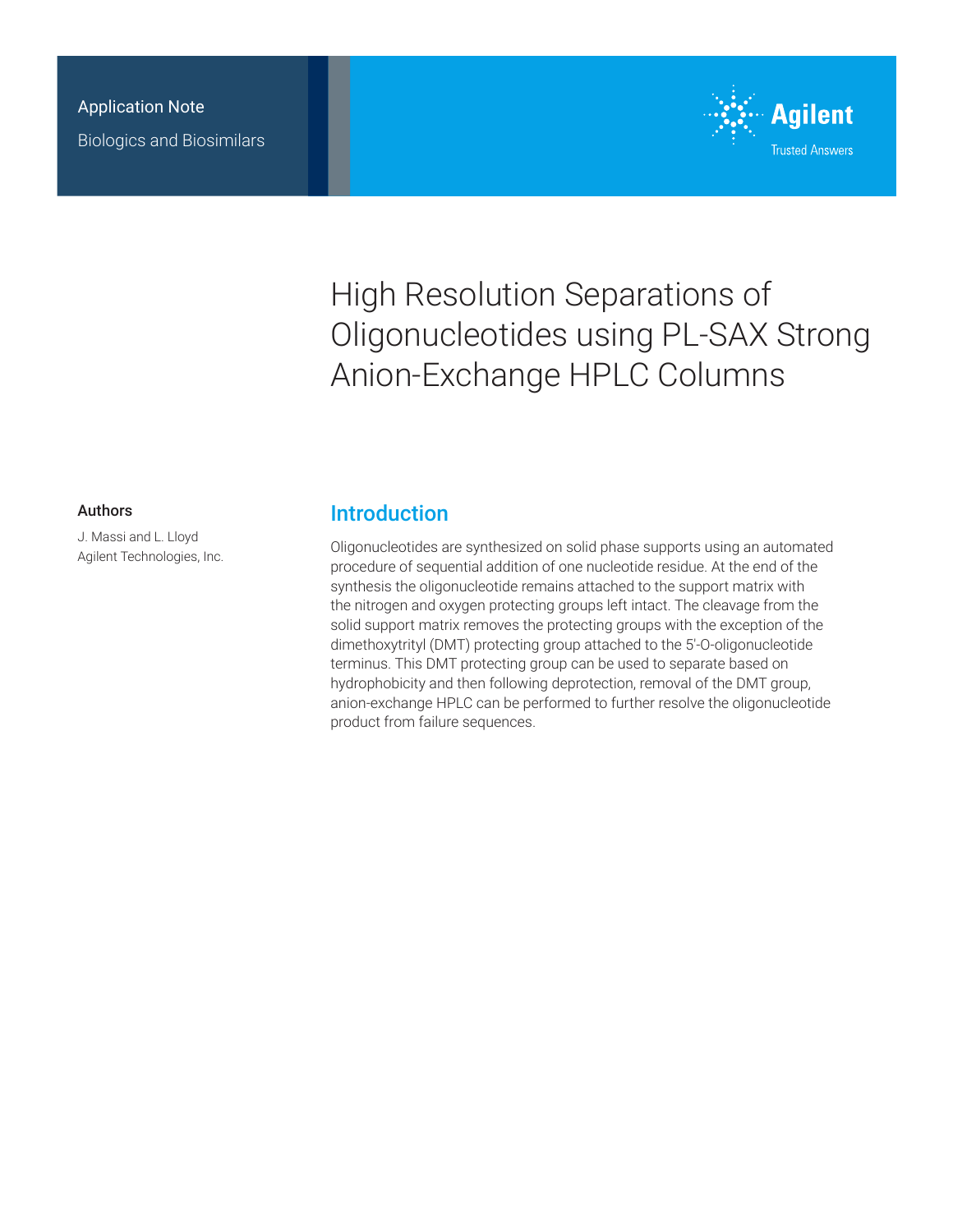## Materials and reagents

#### Figure 1

| Parameter        | Value                                                                     |  |
|------------------|---------------------------------------------------------------------------|--|
| Column           | Agilent PL-SAX 1000Å,<br>8 um, 50 × 4.6 mm (p/n PL1551-1802)              |  |
| Eluent A         | 7/93 v/v acetonitrile/0.1 M TEAA,<br>pH 8.5                               |  |
| Eluent B         | 7/93 v/v acetonitrile/0.1 M TEAA. 1 M<br>ammonium chloride pH 8.5         |  |
| Gradient         | 0 to 40% B in 10 min.<br>40 to 70% B in 14 min.<br>70 to 100% B in 25 min |  |
| <b>Flow Rate</b> | $1.5$ mL/min                                                              |  |
| Temperature      | 60 °C                                                                     |  |

#### Figure 2

| Parameter        | Value                                                               |
|------------------|---------------------------------------------------------------------|
| Column           | Agilent PL-SAX 1000Å,<br>8 um, 150 × 4.6 mm (p/n PL1551-3802)       |
| Eluent A         | 7/93 v/v acetonitrile/0.1 M TEAA.<br>pH 7.0                         |
| Eluent B         | 7/93 v/v acetonitrile/0.1 M TEAA,<br>3.24 M ammonium acetate pH 7.0 |
| Gradient         | 0% B for 2 min.<br>0 to 100% B in 20 min                            |
| <b>Flow Rate</b> | $1.5$ mL/min                                                        |
| Temperature      | 60 °C                                                               |

#### Figure 3

| Parameter              | Value                                                                           |
|------------------------|---------------------------------------------------------------------------------|
| Column                 | Agilent PL-SAX 1000Å,<br>$8 \mu m$ , $50 \times 4.6 \mu m$<br>(p/n PL1551-1802) |
| Eluent A               | 1 M sodium hydroxide                                                            |
| Eluent B               | 1 M sodium hydroxide,<br>2 M sodium chloride                                    |
| Gradient               | 75 to 100% B for 25 min,<br>0 to 100% B in 20 min                               |
| <b>Linear Velocity</b> | 360 cm/h                                                                        |

## Results and discussion

High-resolution separations of oligonucleotides can be achieved using the PL-SAX strong anion-exchanger with separations of n-1 from n being achievable. Figure 1 shows the separation of a poly-T-oligonucleotide size standard spiked with a 10mer, 15mer, 30mer, and 50mer (main peaks). Acetonitrile is added to the eluent to suppress the formation of secondary structures that would have a detrimental effect on the separation/resolution. With the gradient used here baseline separation of the n-1 from n is easily obtained up to the 15mer, but as the size increases so the resolution decreases.

With larger oligonucleotides, mass transfer becomes more difficult, resulting in less efficient separation, but it can be improved by working at elevated temperature. The PL-SAX 1000Å material has good open pore morphology. When this is used at elevated temperature large oligonucleotides can be chromatographed, as shown in Figure 2.

For oligonucleotide therapy, chemical modifications are made to the phosphodiester oligonucleotide to increase its *in vivo* resistance to nuclease degradation. One such modification is thiolation to produce the phosphorothioate analog of the oligonucleotide. The purification challenge is then not only to purify from the failure sequences but also to separate the complete and incomplete thiolated forms. For this separation, purification under denaturing conditions to avoid aggregation is required. The







Figure 2. Purification of a large, 91mer, synthetic oligonucleotide.